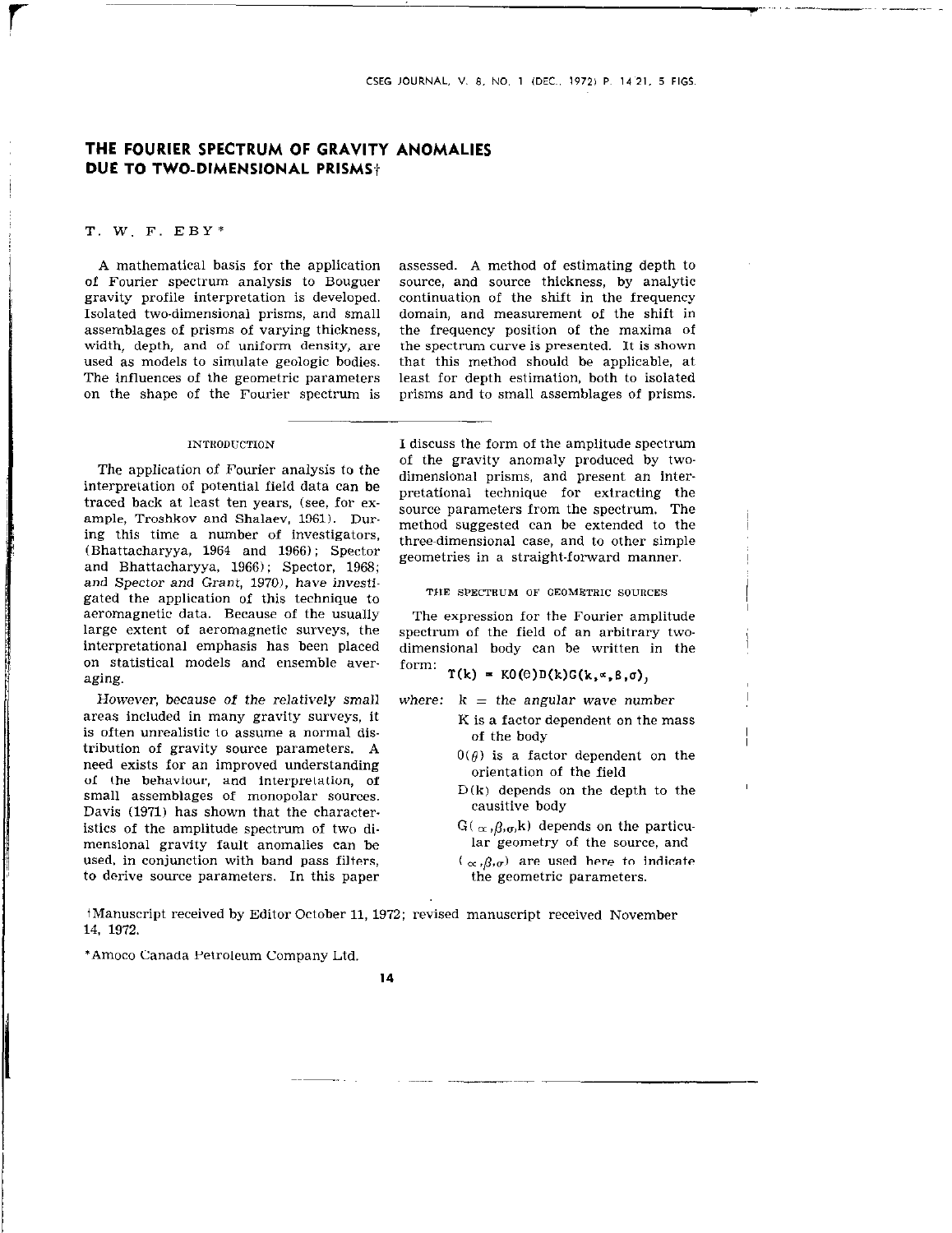## Fourier Spectrum 15

I assume that K does not vary with position and is, therefore, a constant determined by the mass of the source.

The factor  $0(\theta)$  can be assumed to be unity in the case of the gravity field (see, Cameron and Eby, 1971).

Therefore, the form of the spectrum will be determined by the two factors  $D(k)$  and  $G(k, \alpha, \beta, \sigma)$ .

### ISOLATED TWO-DIMENSIONAL PRISMS

I assume that the sources are infinite in the direction at right angles to the profile line defining the gravity anomaly.

Proceeding in a similar manner to Spector (1968). the amplitude spectrum of a twodimensional monopolar prism is given by:

$$
T_{\text{prism}}(k) = \frac{2\pi K}{k} \frac{\sin(ka)}{(ka)} e^{-hk} (1-e^{-tk}),
$$

where:  $a =$  the width of the prism

- $t =$  the thickness of the prism  $h =$  the depth to the top of the
- prism

k and

K have been defined previously.

We may write a modified, (see Cameron and Eby, 1971), normalized amplitude spectrum as:

$$
kT(k) = \frac{\sin(ka)}{(ka)} e^{-hk} (1 - e^{-tk})
$$
 (1)

Case 1: For small a,  $sin(ka)/(ka) = 1$ 

In this case, the form of the modified spectrum, defined in equation  $(1)$ , is primarily determined by the expression:

$$
L(k) = e^{-hk} (1 - e^{-tk}). \qquad (2)
$$

Figure  $1(a)$  illustrates this function for  $t=500$  feet, and values of h as indicated on the figure. Figure  $1(b)$  shows the result for  $t-1000$  feet and h as indicated. The ordinate in these figures is given in units of f, where  $f = k/2\pi$ . It is evident from these figures that an attempt to estimate source depth from the slope of the curves, as has been suggested by Spector (1968) for the analysis of aeromagnetic data, would result in an

Setting the thickness to depth ratio,  $t/h = \gamma$ , in equation (2) and calculating s shown on the curves.



**Fig. 1(a).** Power spectrum curves for  $t = 500$  and h as shown on the curves. The broken line shows the function  $D(f) = e^{-4\pi f\hbar}$  for values of h corresponding with the L(f) values.

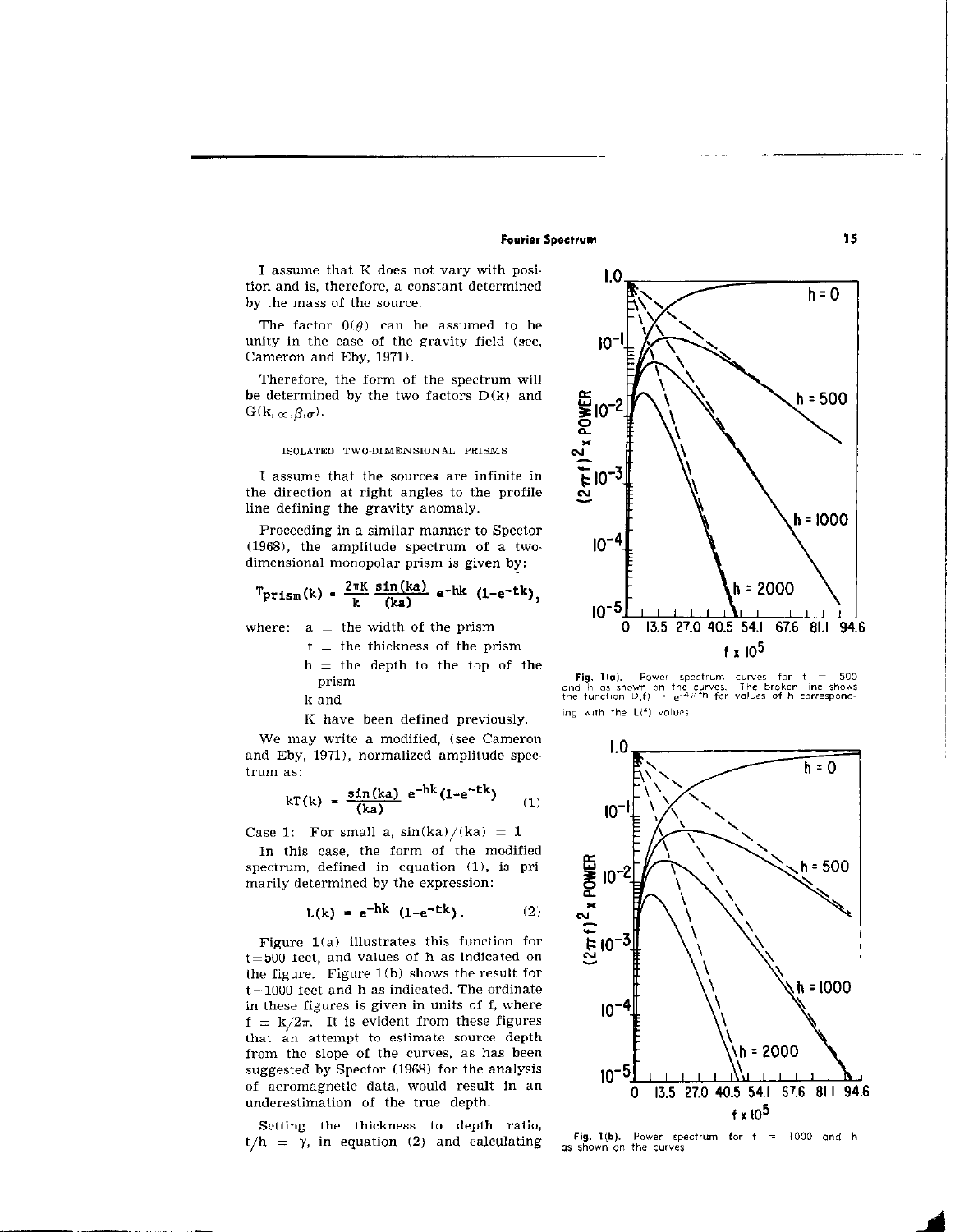$(3)$ 

the position of the maximum of this function in the usual manner yields:

$$
k_{\text{max}} = \frac{1}{h} \frac{\ln(\gamma + 1)}{\gamma}
$$
  
or 
$$
f_{\text{max}} = \frac{1}{2\pi h} \frac{\ln(\gamma + 1)}{\gamma}
$$
.

A plot of  $f_{max}$  against  $\gamma$ , with h as the parameter, is shown in figure 2.



Fig. 2. A plot of  $f_{\text{max}}$  against  $\gamma$  with h as parameter as shown on curves

If we can locate the position of  $f_{\text{max}}$  on a plot of the modified amplitude spectrum of the field, we may use equations  $(3)$  or the curves of figure 2 to tabulate corresponding estimates of  $\gamma$  and h. Figure 2 indicates that the change in  $f_{\text{max}}$  with h is greatest when h is of the order of a few hundred to a few thousand feet, and  $\gamma$  lies in the range  $\gamma = .1$  to  $\gamma = 10.0$ .

In an attempt to remove the  $\gamma$ h ambiguity, we examine the differential:

$$
\partial f_{\text{max}} = \frac{-\ln(\gamma + 1)}{2\pi\gamma} \cdot \frac{1}{h^2} \partial h
$$

Making the approximations

$$
\partial f_{\text{max}} = \Delta f_{\text{max}} \text{ and } \partial h = \Delta h
$$
  
we may write:

$$
h = \frac{f_{\text{max}} \Delta h}{\Delta f_{\text{max}}} \tag{4}
$$

 $\Delta f_{\text{max}}$  may be calculated by assuming some value for  $\Delta h$  and continuing the field upwards or downwards by  $\Delta h$  (ie: by multiplying the spectrum by  $e^{\pm 2\pi \Delta h f}$ ) and measuring the resulting displacement in the position of  $f_{max}$ .

The approximation used to obtain equation (4) assumes that  $\partial \mathbf{f}_{\text{max}}$  does not vary  $\overline{\partial} h$ 

appreciably with  $f_{max}$ . In general, this assumption is not valid.

Let us assign the coordinates  $(f_{max1}, h_1)$  to the point representing the maximum posltion of the original spectrum; and  $(f_{max2}, h_2)$ to the point representing the maximum of the spectrum after continuation. Then  $h =$  $h_2-h_1$ , and  $f_{max} = f_{max} \cdot f_{max}$ . Now a simple application of the "law of the mean" yields the exact expressions:

$$
h_1 = \frac{-\Delta h f_{max1}}{\Delta f_{max}}
$$
 (5)  
or 
$$
h_1 = \frac{\Delta h f_{max2}}{\Delta f_{max}}
$$

Where the physically meaningful value of  $h_1$  in equations (5) is the value accepted. This value  $h_1$  can then be used in conjunction with the curves of Figure  $(2)$  to find  $\gamma$ . By differentiating  $h_1$  with repect to  $f_{max1}$ , and to  $\mathbf{f}_{\mathrm{max2}}$  we may derive the results

$$
\frac{\delta h_1}{h_1} = \frac{f_{max_2} \delta f_{max_1} + f_{max_1} \delta f_{max_2}}{f_{max_2} \delta f_{max}}
$$
\nand\n
$$
\frac{\delta h_1}{h_1} = \frac{f_{max_2} \delta f_{max_1} + f_{max_1} \delta f_{max_2}}{f_{max_1} \delta f_{max_2}}
$$

where:  $\delta h_1$  is the error in  $h_1$ ,

 $\delta f_{\text{max}}$  is the error in the  $f_{\text{max}}$  value measured. and the first expression in (6) is associated with the first expression in (5); and the second expression in (6) is associated with the second expression in (5).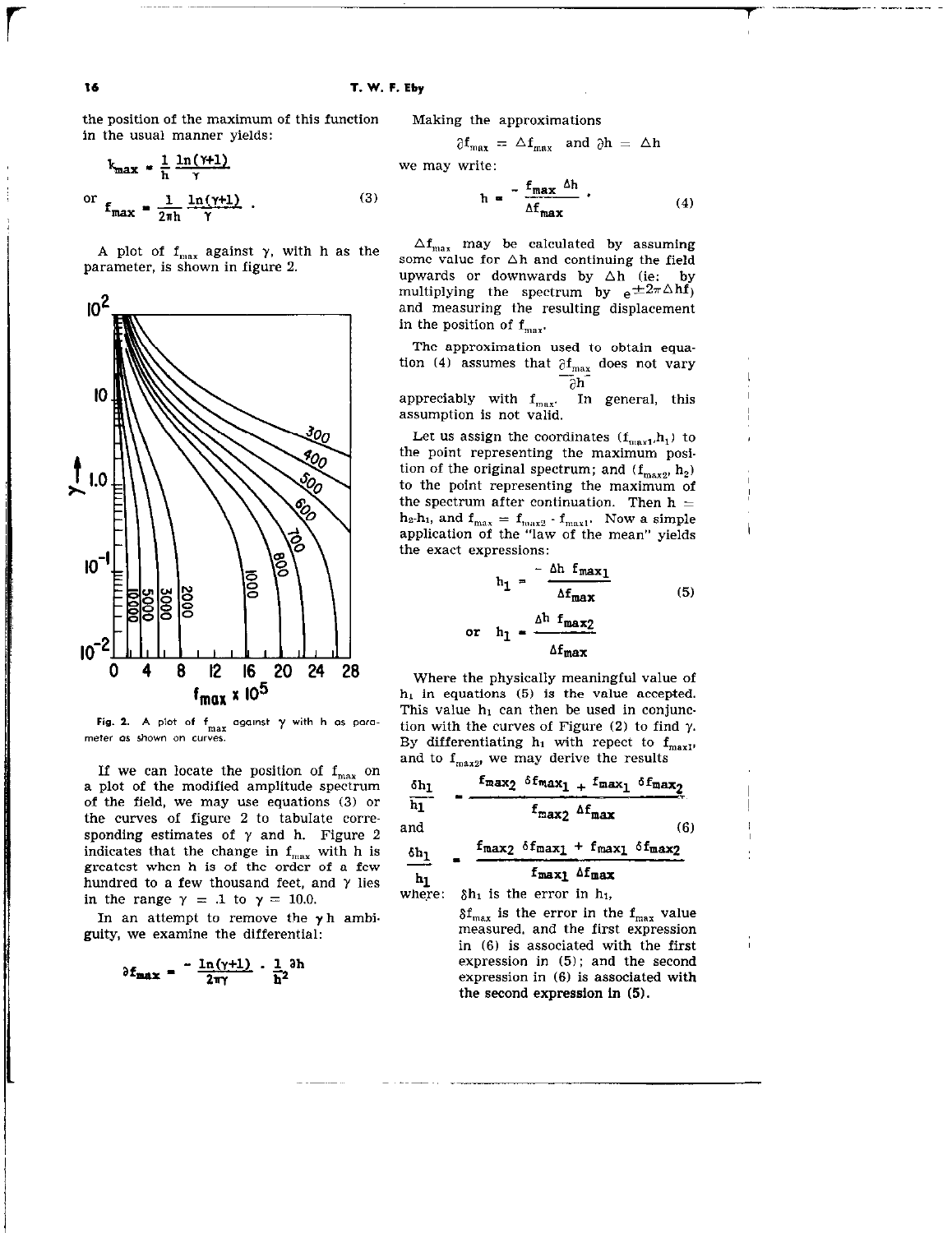

Fig. 3. The effect of the prism width on the form<br>of the spectrum for h == 5000 feet and t == 500 feet<br>and paramter 'a' as shown on curves.

Expressions (6) indicate that the error in h<sub>t</sub> is controlled by  $\Delta f_{\rm max}$ . Since  $\Delta f_{\rm max}$ increases as  $\Delta h$  increases,  $\Delta h$  should be chosen to be large.

## Case 2:  $\sin(ak)/(ak) \neq 1$

The effect of the "geometry factor",  $sin(ak)/(ak)$  on the spectrum is illustrated in Figure 3. We see that this factor can seriously distort the function given in equa. tion (2), and shift the position of  $f_{max}$ . However, since "a" can be estimated either from the position of successive null points in the spectrum, or from the anomaly halfwidths, we may multiply the amplitude spectrum by  $(ak)/sin(ak)$  to remove the effect of geometry. The analysis then follows as given above.

THE SPECTRA OF SMALL ASSEMBLAGES OF SOURCES

Difficulties arise in the treatment of real geophysical data for two reasons:

1) Real sources, and their associated gra. vity anomalies, are seldom isolated.

## Fourier Spectrum 17

2) A profile length longer than that defining one gravity anomaly may be necessary to give sufficient spectral resolution to make use of the technique described above.

For these reasons, it is necessary to consider the spectra produced by the field of two or more sources.

Since the Fourier transform is a linear operation, we may calculate the spectrum of an assemblage of sources by the addition of the spectra of the individual sources in the assemblage.

### THE EFFECT OF WIDTH VARIATION

If the assemblage consists of two-dimensional prisms of identical thickness, and at identical depth, but with differing widths, a<sub>i</sub>; equation (1) becomes:

$$
kT(k) = \frac{e^{-hk}(1-e^{-tk})\sum_{j=1}^{n} \frac{\sin(ayk)}{(a_{j}k)}}{(1)}
$$
 (7)

Equation (7) is susceptible to the analysis described earlier in this paper if we estimate the half-widths of the sources and multiply the spectrum by the factor:

$$
\left\{\begin{array}{c}\n\frac{p}{2} \sin(ajk) \\
j=1 \frac{\sin(ajk)}{(ajk)}\n\end{array}\right\} - 1
$$

#### EFFECT OF THICKNESS VARIATION

I assume that the width and depth of the sources does not vary between prisms.

The modified amplitude spectrum may be written:

$$
kT(k) = e^{-hk} \frac{\sin(ak)}{(ak)} \frac{r}{j-1} (1 - e^{-t} jk) \tag{8}
$$

Setting  $t_j = \bar{t} + \Delta t_j$ where:  $\vec{t} = \frac{1}{n} \sum_{i=1}^{n} t_j$ , the mean thickness J-1 of the sources, and  $\Delta t_i$  = the deviation in thickness of each source from the mean. Correcting for the effect of width, equation (8) becomes:

$$
L(k) = e^{-hk} (n - e^{-\bar{t}k} \frac{\bar{R}}{2} e^{-\Delta t} j k)
$$
 (9)

For convenience we set:

$$
\overline{\gamma} = \frac{\overline{t}}{h}
$$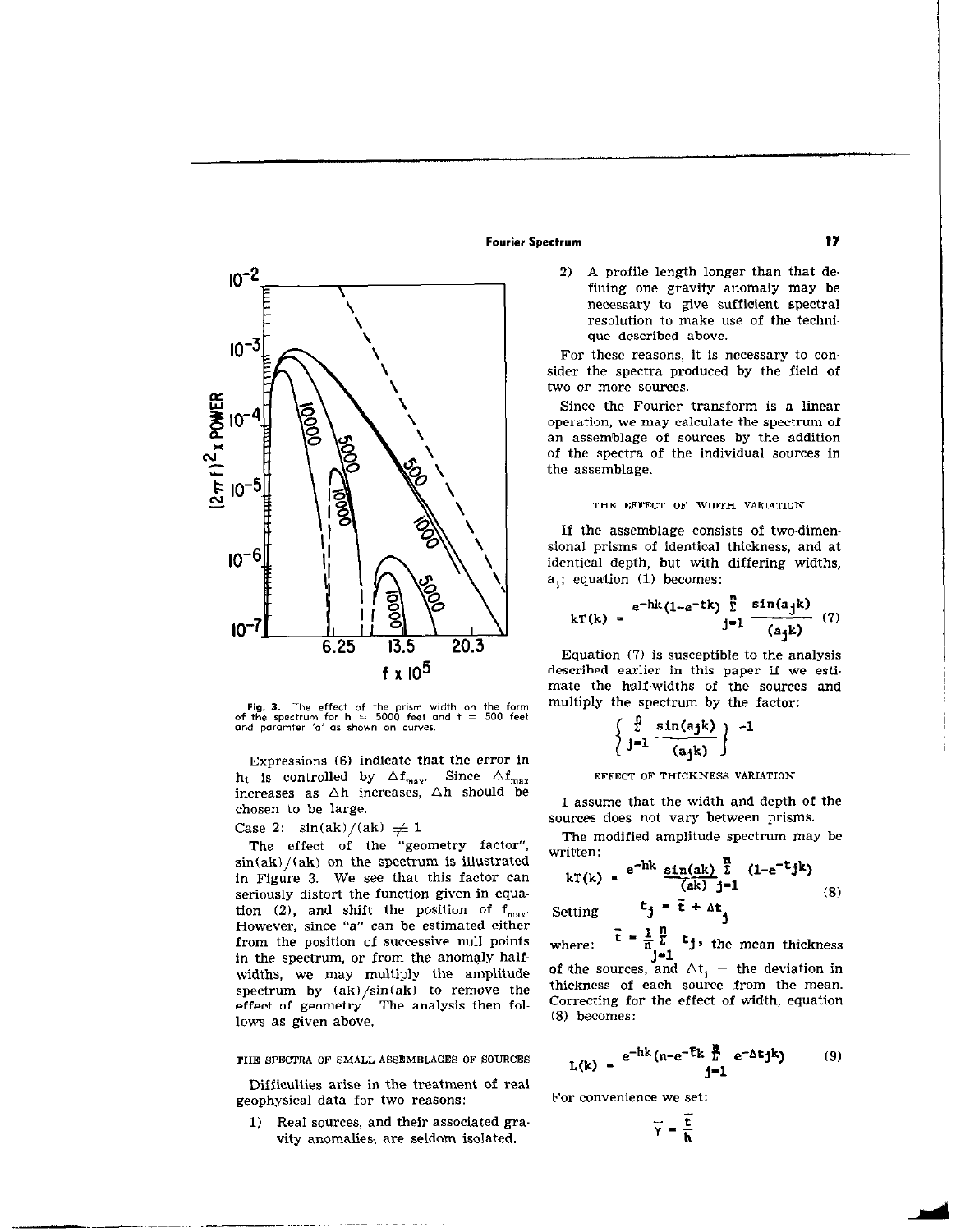18 T. W. F. Eby

 $y_1 = \frac{t_1}{h}$ 

Then 
$$
\gamma
$$

$$
L(k) = e^{-hk}(n-e^{-\gamma hk}\sum_{j=1}^{n} e^{-\gamma h \epsilon_j k})
$$

Two body case:  $n = 2$  [

reduces to:

$$
L(k) = e^{-hk} (1 - e^{-\gamma bh} \cosh(k \epsilon \overline{\gamma} h)).
$$
 (12)

Calculating the k position of the maximum of equation 12 gives:

$$
[1 + \overline{\gamma}(1-\epsilon)]e^{-\gamma h k_{\text{max}}(1-\epsilon)}
$$
  
+ 
$$
[1 + \overline{\gamma}(1+\epsilon)]e^{-\gamma h k_{\text{max}}(1+\epsilon)} - 2 = 0
$$
 (1

We may solve for  $k_{max}$  in equation 13 graphs similar to figure 4 shows the results of  $\overline{y}$  and  $\epsilon$ . numerically. Figure 4 shows the results of of  $\gamma$  and  $\varepsilon$ .<br>this numerical solution for  $h = 100$  feet and If condition (15) does not hold, then this numerical solution for  $h = 100$  feet and for ranges of  $\gamma$  and  $\varepsilon$  as is shown on the figure. tanh (yhkmaxe) =  $\frac{171}{5}(1)$ 

Differentiating equation 13 implicitly,

yields:  
\n
$$
2\overline{Y}e^{-Y/\hbar k_{max}}(h \frac{dk_{max}}{dh} + k_{max})
$$
  
\n $2\overline{Y}e^{-Y/\hbar k_{max}}(h \frac{dk_{max}}{dh} + k_{max})$   
\n $2\overline{Y}e^{-Y/\hbar k_{max}}(h \frac{dk_{max}}{dh} + k_{max})$   
\n $2\overline{Y}e^{-Y/\hbar k_{max}}(h \frac{dk_{max}}{dh} + k_{max})$   
\n $2\overline{Y}e^{-Y/\hbar k_{max}}(h \frac{dk_{max}}{dh} + k_{max})$   
\n $2\overline{Y}e^{-Y/\hbar k_{max}}(h \frac{dk_{max}}{dh} + k_{max})$   
\n $2\overline{Y}e^{-Y/\hbar k_{max}}(h \frac{dk_{max}}{dh} + k_{max})$   
\n $2\overline{Y}e^{-Y/\hbar k_{max}}(h \frac{dk_{max}}{dh} + k_{max})$   
\n $2\overline{Y}e^{-Y/\hbar k_{max}}(h \frac{dk_{max}}{dh} + k_{max})$   
\n $2\overline{Y}e^{-Y/\hbar k_{max}}(h \frac{dk_{max}}{dh} + k_{max})$   
\n $2\overline{Y}e^{-Y/\hbar k_{max}}(h \frac{dk_{max}}{dh} + k_{max})$   
\n $2\overline{Y}e^{-Y/\hbar k_{max}}(h \frac{dk_{max}}{dh} + k_{max})$   
\n $2\overline{Y}e^{-Y/\hbar k_{max}}(h \frac{dk_{max}}{dh} + k_{max})$   
\n $2\overline{Y}e^{-Y/\hbar k_{max}}(h \frac{dk_{max}}{dh} + k_{max})$   
\n $2\overline{Y}e^{-Y/\hbar k_{max}}(h \frac{dk_{max}}{dh} + k_{max})$   
\n $2\overline{Y}e^{-Y/\hbar k_{max}}(h \frac{dk_{max}}{dh} + k_{max})$   
\n $2\overline{Y}e^{-Y/\hbar k_{max}}(h \frac{dk_{max}}{dh} + k_{max})$   
\n $2\overline{Y}e^{-Y/\hbar k_{max}}(h \frac{dk_{max$ 

**Fig. 4.** Plot of  $f_{\text{max}}$  versus  $\gamma$   $\varepsilon$  for  $h = 100$  feet for two body case. Interval is 4  $\times$  10<sup>-5</sup> CPF.

 $\overline{\mathbf{h}}$ 

and  
\n
$$
\epsilon_{j} = \frac{\gamma_{j} - \overline{\gamma}}{\overline{\gamma}}
$$
\n(10)  $\{[1+\gamma(1+2\epsilon)] \cosh(\gamma)k_{max}\epsilon) \}$  = 0.  
\nThen  
\n
$$
\epsilon_{j} = \frac{\gamma_{j} - \overline{\gamma}}{\overline{\gamma}}
$$
\n(11)  $\{[1+\gamma(1+2\epsilon)] \cosh(\gamma)k_{max}\epsilon) \} = 0.$ \n(14)

Two body case: 
$$
n = 2
$$
  
\nFor  $n = 2$ ,  $\epsilon_1 = -\epsilon_2$  and equation (11)  $\neq \epsilon(1+2\epsilon)$  sinh  $(\overline{\gamma} h k_{max} \epsilon)$  (15)

From the equation 14 we may make the approximation:

$$
h = \frac{-k_{\text{max}} \Delta h}{\Delta k_{\text{max}}} \tag{16}
$$

 $\overline{1}$ 

Equation  $(15)$  is identical to equation  $(4)$ (131 and the analysis given earlier applies. Thus, knowing h and  $f_{\text{max}}$ , we may use nomo-<br>graphs similar to figure 4 to estimate values

$$
\tanh\left(\overline{\gamma}\mathrm{hkmaxe}\right) = \frac{1+\hat{\gamma}(1+2\epsilon)}{\epsilon(1+2\tau)}\tag{17}
$$

(17) is true if 
$$
\overline{t} \leq \Delta t \left( \frac{h}{h \Delta t} \right)
$$
.

But since t  $>\Delta$ t for real cases, we see that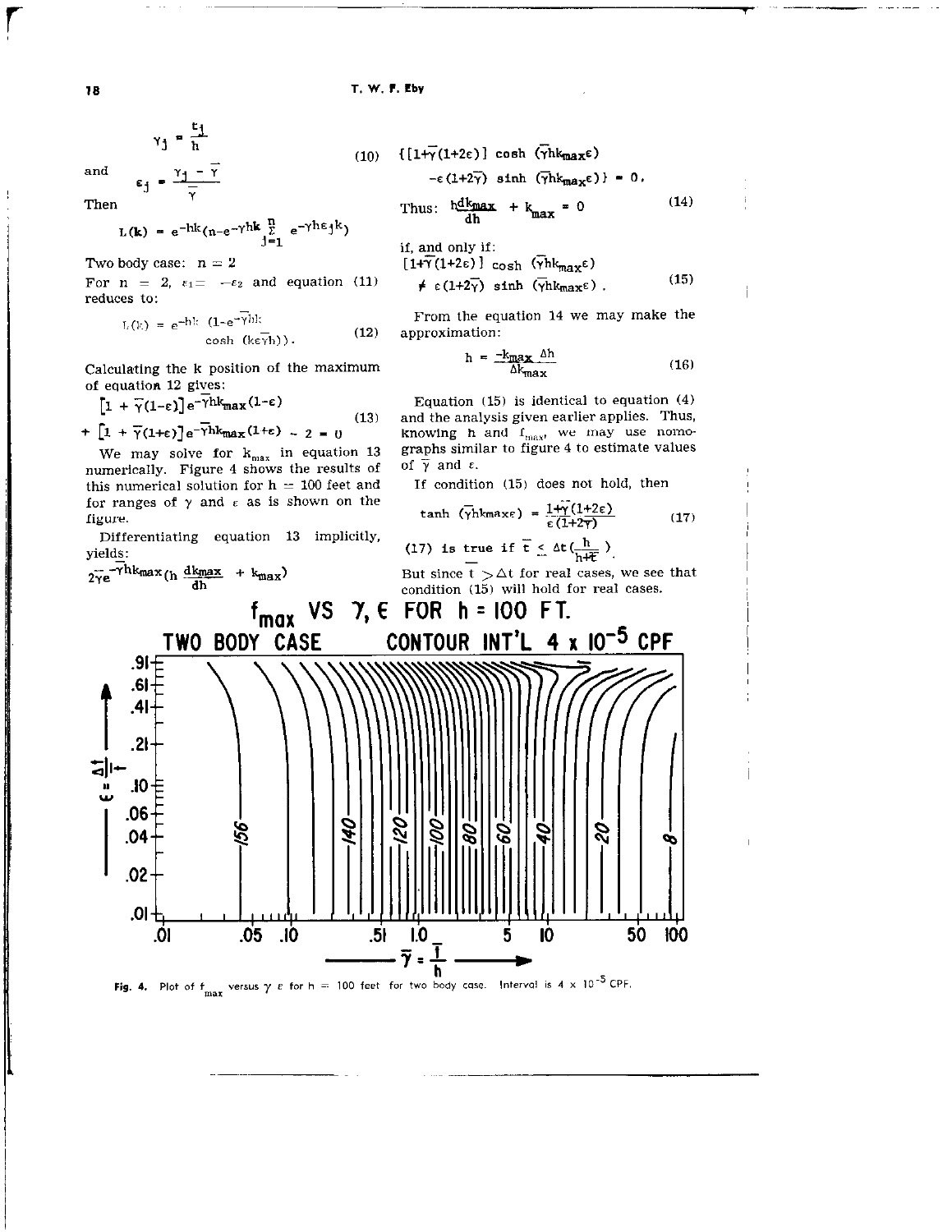## Fourier Spectrum 19

Many body case:  $n > 2$ .

Expanding the summation in equation (9) in a power series and requiring that:

$$
\sum_{j=1}^n (\Delta t_j)^3 \leq \frac{1}{k^3}
$$

yields the following approximate expression yields the following approximate expression<br>for the modified amplitude spectrum if, and only if:

$$
L(k) = e^{-hk} [1 - e^{-t}k(1 + \frac{k^2}{2} \bar{\gamma}h^2 \sigma_E^2)]
$$
 (18)  
where 
$$
\sigma_E^2 = \frac{1}{n} \sum_{j=1}^n \left(\frac{1 + \bar{\gamma}}{\bar{\gamma}}\right)^2,
$$

and is a normalized measure of the variance in  $\gamma_j$  about the mean  $\gamma$ ; and  $\gamma_j$  and  $\gamma$  are defined by relations (10).

Calculating the k position of the maxi. mum of equation (18) yields:

$$
\mathbf{e}^{\gamma h k_{\text{max}}} = (\gamma + 1) - k_{\text{max}} \ln \sigma \epsilon^2 \overline{\gamma}^2 + \frac{(\gamma + 1)}{2} k^2_{\text{max}} \overline{\gamma}^2 \sigma \epsilon^2 \overline{\gamma}^2.
$$
 (19)

A numerical solution of this equation is shown in figure (5) for parameter values as indicated on the figure.

Calculating  $dk_{max}/dh$  from equation (19) gives:

$$
\bar{\gamma}(k_{\text{max}} + h \frac{dk_{\text{max}}}{dh}) (\sigma_{\varepsilon}^{2} \bar{\gamma})
$$
  
- (\bar{\gamma}+1) \sigma\_{\varepsilon}^{2} \bar{\gamma} h k\_{\text{max}} + e^{\bar{\gamma} h k\_{\text{max}}}) = 0

and, ag

$$
k_{\text{max}} + h_{\text{dh}}^{\text{dk}_{\text{max}}} = 0
$$

 $e^{\overline{\gamma}hk_{max}} \neq (\overline{\gamma}+1)\sigma_{\varepsilon}^{2}\overline{\gamma}hk_{max} - \sigma_{\varepsilon}^{2}\overline{\gamma}$  (20) If condition (20) does not hold, then, using equation (19).

$$
k_{\text{max}} = \frac{1}{\gamma h(\overline{Y}^{+1})} \left[ \frac{(2\overline{Y}^{+1})}{\sigma_{\epsilon}} \right]^{(21)} + \frac{\sigma_{\epsilon}^2 - 1}{\sigma_{\epsilon}} \sqrt{(\overline{Y}^{2}^{+1})^{4}\overline{Y}^{2}} \left[ \frac{(21)}{\sigma_{\epsilon}} \right]
$$

From (21) we see that  $k_{\rm max}$  is complex if  $\sigma_{\epsilon}$  (1. Thus, provided that  $\sigma_{\epsilon}$  (1) there is no real  $k_{max}$  that does not satisfy condition (20). Therefore, provided that the standard deviation in thickness t<sub>i</sub> about the mean thickness  ${\mathfrak t}$ , is less than the mean  $\overline{\mathfrak t}$ , the suggested method of determining depth will hold.

### THE EFFECT OF DEPTH OF VARIATION

Assume that the width and thickness of the sources are identical for all sources in the assemblage.



Fig. 5. Plot  $f_{\text{max}}$ , versus  $\gamma$  and  $\sigma_{\epsilon}$  for h = 100 feet for many bodies case. Interval is 4 x 10<sup>-5</sup>CPF.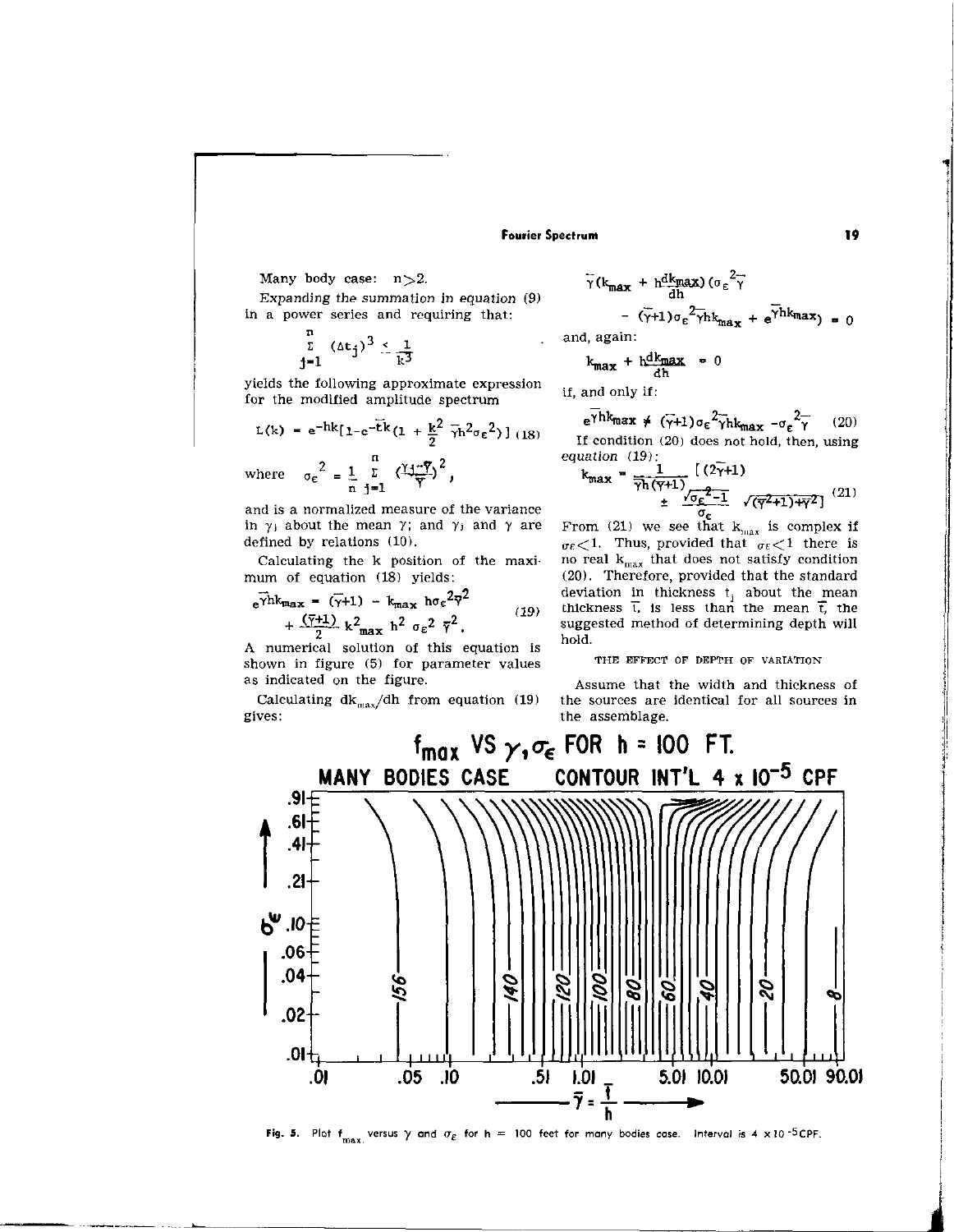$$
L(k) = (1 - e^{-tk}) \sum_{j=1}^{n} e^{-h} j^{k} , (22)
$$

setting  $h_1 = \overline{h} + \Delta h_1$ ,

where  $\Delta h_i$  is the variation in depth about we find: the mean depth,  $\overline{h}$ :

Further, we set 
$$
\frac{\Delta h j}{h} = \zeta_j
$$
  
and  $\frac{t}{h} = \alpha$  (23)

Two body case:  $n = 2$ 

Substituting relations (23) in equation

L (k) = 
$$
(1-e^{-\alpha\hbar k})e^{-\hbar k} (e^{\zeta \hbar k} + e^{\zeta \hbar k})
$$
 (24)

Calulating the k position of the maximum of equation (24) yields:

$$
(1-\zeta)e^{-\tilde{h}k_{\max}(1-\zeta)}+(1+\zeta)e^{-\tilde{h}k_{\max}(1+\zeta)}
$$

$$
-(1+\alpha-\zeta)e^{-\tilde{h}k_{\max}(1+\alpha-\zeta)}
$$
(25)
$$
-(1+\alpha+\zeta)e^{-\tilde{h}k_{\max}(1+\alpha+\zeta)}=0
$$

Equation (25) may be solved numerically for desired values of  $\overline{h}$ ,  $\alpha$ , and  $\zeta$ . Calculating  $dk_{max}/dh$  in equation (25) yields:

$$
e^{-\frac{Rk_{\max}}{\frac{d k_{\max}}{d} + k_{\max}}(2 \cosh (\frac{Rk_{\max}}{d})}
$$

$$
[(1+\zeta^2)-\{(1+\alpha)^2+\zeta^2\}e^{-\frac{Rk_{\max}}{d}]\}
$$

$$
-4\zeta \sinh (\overline{\text{h}}k_{\text{max}}\zeta)[1-(1+\alpha)e^{-\overline{\text{h}}k_{\text{max}}\alpha}]\} = 0.
$$

Thus:  $\frac{Rdk_{\text{max}}}{dh} + k_{\text{max}} = 0$ 

(26)

if, and only if:  $\tanh$   $(\hbar k_{max}\zeta)$ 

$$
\neq \frac{[(1+\zeta)^2 - \{(1+\alpha)^2 + \zeta^2\}e^{-\hbar k_{\text{max}}\alpha}]}{2\zeta[1 - (1+\alpha)e^{-\hbar k_{\text{max}}\alpha}]}
$$
(27)

And, provided that condition (27) holds. the average depth to source may be derived as previously described.

Condition (27) implies that difficulties may arise when  $\alpha \approx 0$  or when  $h \approx 0$ . This situation could be anticipated of course, since in either case the maximum of equa-

For n sources we may write tion (24) will occur at very large values of  $k_{max}$  and will be poorly defined.

Many Body Case:  $n>2$ .

Proceeding in a manner similar to that used for the case of thickness variation,

$$
L(k) \approx (1 - e^{-\alpha \hbar k}) e^{-\hbar k} (1 + \frac{\hbar^2 k^2}{2} \sigma_{\zeta}^2)
$$
 (28)

where  $\sigma_{\zeta}^2$  is the variance in  $\zeta_i$ .

Then, calculating the maximum equation (28) yields:

$$
[1-\frac{5\sigma}{2}k_{\max}(1+\frac{5k_{\max}}{2})]-e^{\alpha 5k_{\max}}
$$

(22) for n = 2, we find:  $\{(1+\alpha) - \hbar k_{\max}\sigma_{\zeta}^2[1+\frac{\hbar k_{\max}}{2} (1+\alpha)]\} = 0$  (29)

Again, this equation may be solved numerically.

Calculating 
$$
dk_{max}/dh
$$
, as before, yields:  
\n $(k_{max} + \frac{dk_{max}}{dh})(\sigma_{\zeta}^{2}(1 + \frac{dk_{max}}{h}) - e^{-\alpha \frac{dk_{max}}{h}})$   
\n $[\sigma_{\zeta}^{2}(1 + \frac{dk_{max}}{1 + \alpha})) - \alpha \frac{((1 + \alpha))}{2}] = 0$ .  
\nThus:  $\hbar \frac{dk_{max}}{dh} + k_{max} = 0$ 

if, and only if:

$$
\sigma_{\zeta}^{2} (1 + \hbar k_{\text{max}}) - e^{-\alpha \hbar k_{\text{max}} \left[ \sigma_{\zeta}^{2} \right]}
$$
  
(1 + \hbar k\_{\text{max}} (1 + \alpha)) - \alpha \left( (1 + \alpha) - \hbar k\_{\text{max}} \sigma\_{\zeta}^{2} \right] (30)  
(1 + \frac{\hbar k\_{\text{max}} (1 + \alpha)}{2} ) \left[ \phi \right] \neq 0.

I

Again, provided that condition (30) holds, the average depth to source may be found in the normal manner.

It is readily seen that in cases of interest, i.e.,  $\sigma_z^2$  small, condition (30) will hold.

### CONCLUSIONS

In cases where the source of a gravity anomaly can be approximated by a two-dimensional prism, it should be possible to use a modified form of the power or amplitude